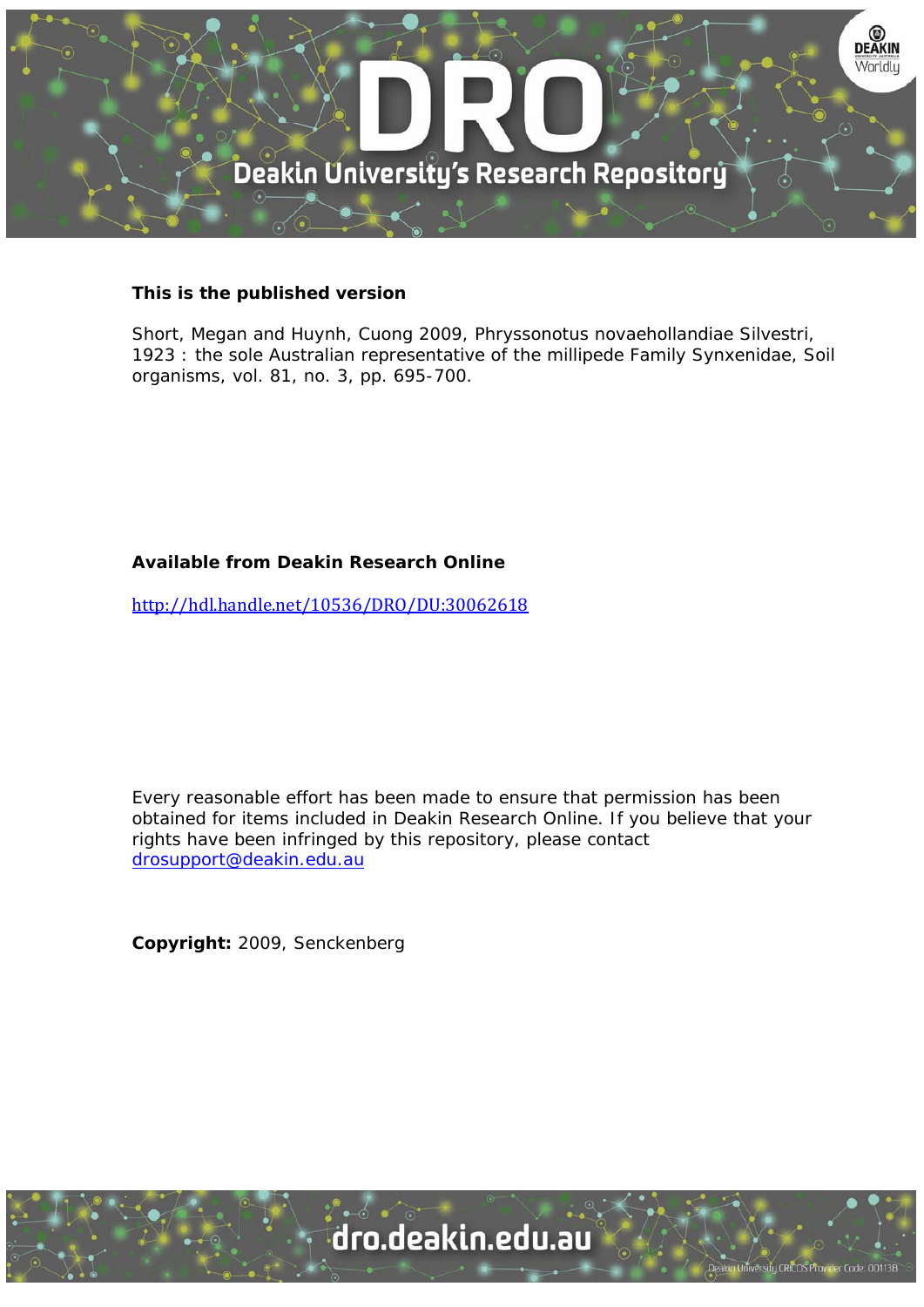ISSN: 1864 - 6417

## *Phryssonotus novaehollandiae* **Silvestri, 1923: the sole Australian representative of the millipede Family Synxenidae**

#### **Megan Short\* & Cuong Huynh**

*School of Life and Environmental Sciences, Deakin University, Melbourne campus at Burwood, 221 Burwood Hwy, Burwood, 3125, Australia; e-mail: mshort@deakin.edu.au \*Corresponding author*

#### **Abstract**

Examination of synxenid millipedes from a number of collections confirms that *Phryssonotus novaehollandiae* is the sole representative of the genus and family in Australia. *P. novaehollandiae* was found to have the most widespread distribution of any native Australian millipede species. It occurs in a range of well-drained habitats including heathlands, woodlands and coastal scrub. Several thelytokous (female only) populations were found in coastal areas of south eastern Australia.

**Keywords:** Diplopoda, Penicillata, Polyxenida, thelytoky

### **1. Introduction**

*Phryssonotus novaehollandiae* Silvestri, 1923 (Fig. 1) is one of six extant species of penicillate millipedes in the genus *Phryssonotus* Scudder, 1885 in the family Synxenidae Silvestri, 1923. The genus has a global distribution with *P. platycephalus* Lucas, 1846 identified from Northern Africa, Spain and Sicily (Silvestri 1948), *P. capensis* Silvestri, 1923 from southern Africa, Mozambique and Madagascar (Silvestri 1948, Marquet & Condé 1950), *P. chilensis* Silvestri, 1948 and *P. orientalis* Silvestri, 1948 from South America (Silvestri 1948), and *P. cubanus* Silvestri, 1948 from Cuba (Silvestri 1948). All six species have very similar morphology with the number of ocelli and short frontal trichomes being the only distinguishing characters identified to date. As these two characters vary in immature stadia, it can be hard to identify immature stadia to species with certainty.

Previous studies have identified two species of *Phryssonotus* in Australia. Silvestri (1923) described *P. novaehollandiae* from one juvenile specimen with eight pairs of legs (stadium V) in South Australia, while Short & Huynh (2006) showed the species to be widespread in both South Australia and Victoria. Condé & Nguyen Duy-Jacquemin (1984) identified a specimen collected from Mountain Creek near Buderim, Queensland with 16 pairs of legs (stadium IX) as being *P. capensis*. In the same paper, a millipede collected at Port Moresby, Papua New Guinea was also identified as *P. capensis.*

In this study synxenid specimens were examined from all states of Australia except for the Northern Territory to determine the number of species present and their distribution.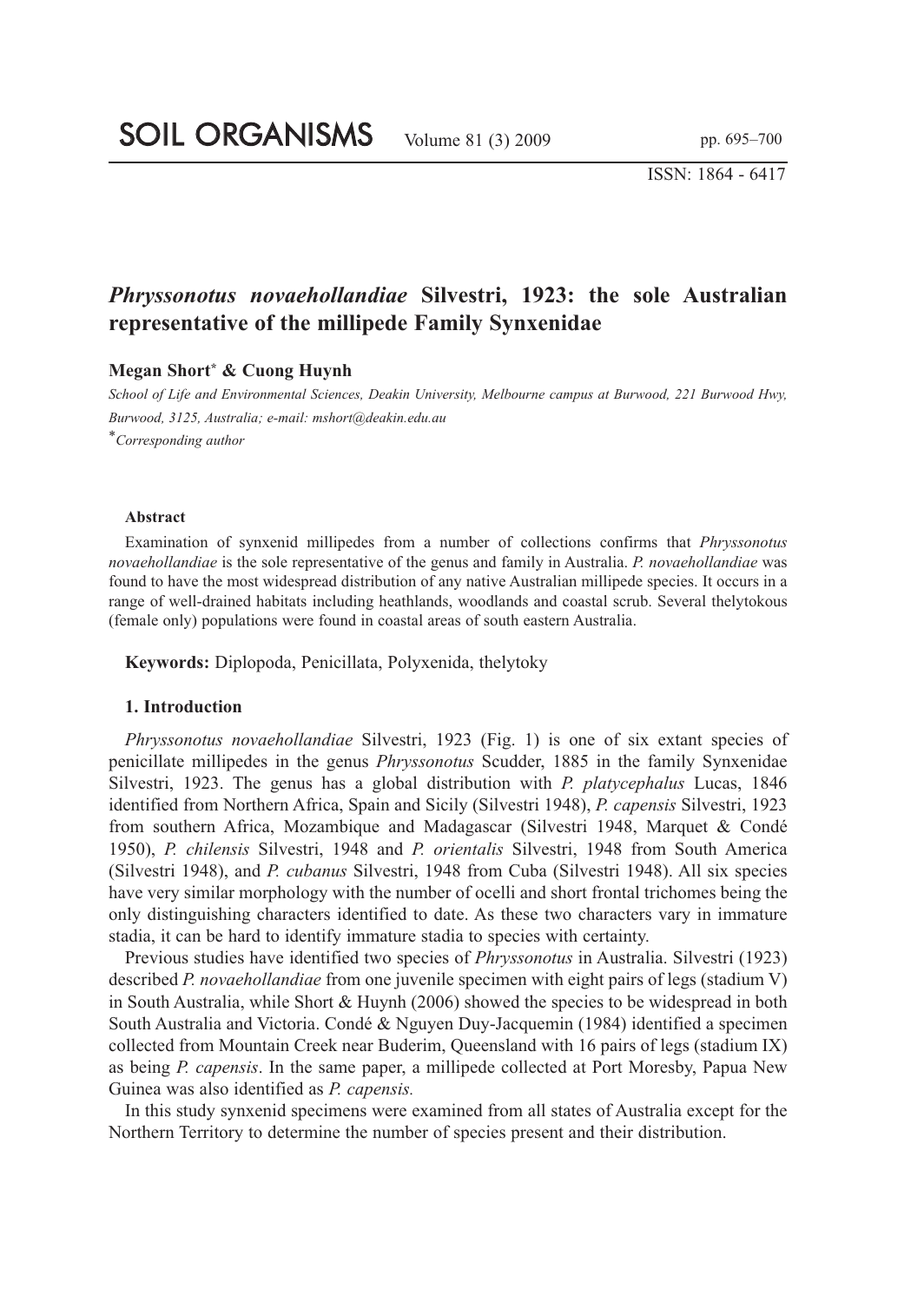

Fig. 1 Lateral view of a live *P. novaehollandiae.* Scale bar = 1 mm.

#### **2. Materials and methods**

Specimens of *Phryssonotus* were sorted from collections held in the South Australian Museum, Adelaide, Western Australian Museum, Perth, Queensland Museum, Brisbane and Museum Victoria, Melbourne, as well as from a large berlesate collection held at the Australian National Insect Collection (ANIC), Canberra. Additional specimens of *Phryssonotus* were collected from a number of localities in Victoria and South Australia and from a single location in Tasmania by sieving samples of decomposing leaf litter into a white tray and hand-picking into 70 % ethanol.

The table of characteristics of post-embryonic stadia in Short & Huynh (2006) was used to identify immature specimens in stadium VI and later.

Specimens were measured from vertex of the head to tip of the telson and sexed where possible. As the short frontal trichomes and ocelli are difficult to see clearly in untreated animals, specimens were cleared in 15 % potassium hydroxide, heated in a water bath for 2 minutes at 80 °C, then neutralised in 20 % acetic acid for 2 minutes, rinsed in distilled water and dehydrated in a series of ethanol baths prior to staining with 1 % Fast Green solution to increase contrast. The head and body were separated, the body cut open with a single laterolongitudinal incision and contents removed. After rinsing in 100 % ethanol, stained specimens were transferred to 100 % isopropanol, then xylene and mounted on slides with DPX.

### **3. Results**

The most effective method of collecting *Phryssonotus* is to sieve decomposing leaf litter into a tray, collecting any millipedes disturbed. *Phryssonotus* can also be extracted from leaf litter using Tullgren funnels. For this study, sieving was used to determine the presence of *Phryssonotus,* followed by collection of suitable leaf litter for extraction of specimens using Tullgren funnels.

The museum collections examined for this study were either obtained as part of general invertebrate surveys using a range of collecting techniques, or they were targeted collections using the most appropriate collection method for the target taxon. None of the museum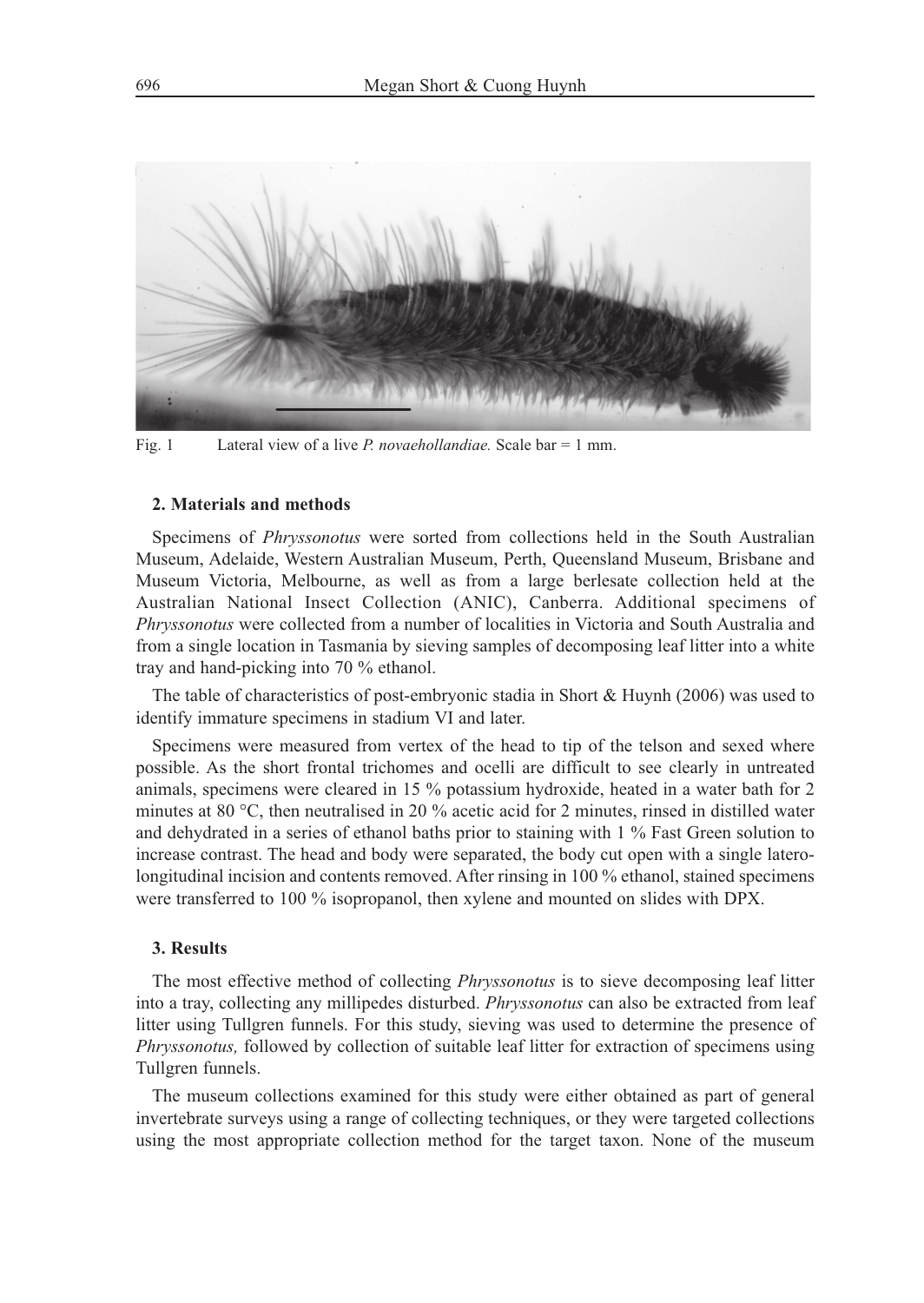collections were specifically targeting penicillate millipedes. Those collections obtained using an extraction method from leaf litter were more likely to contain *Phryssonotus* than those collections obtained from pitfall trapping. The majority of Queensland museum samples were obtained when bark was sprayed with pyrethrum to dislodge Coleoptera. The pyrethrum was sprayed over an area of a tree trunk with invertebrates then becoming agitated, dislodging from the bark and falling onto a square of cloth placed on the ground beneath where they are transferred to ethanol (G. Monteith, pers. comm.).

All adult and sub-adult synxenid millipedes examined were found to be *P. novaehollandiae* (Fig. 2). Size and morphology of adults (stadium X) did not vary across Australia, with the exception that *P. novaehollandiae* from Barrow Island, Western Australia, were smaller than mainland specimens. Mean length from head to telson of the adult mainland specimens was females 3.5–3.9 mm (mean = 3.8 mm, n = 10) and males 3.0–3.8 mm (mean = 3.6 mm, n = 10), while Barrow Island adults were females  $2.1-2.4$  mm (mean =  $2.3$  mm, n =  $5$ ) and males 2.1–2.3 mm (mean = 2.2, n = 5).



Fig. 2 Australian localities for *P. novaehollandiae*. ● males and females collected, ○ females collected,  $\bullet$  immature specimens- sex and species indeterminate. The positions of Port Moresby on the coast of Papua New Guinea and Mountain Creek in Queensland are indicated with stars. The relevance of these two locations is discussed in the text.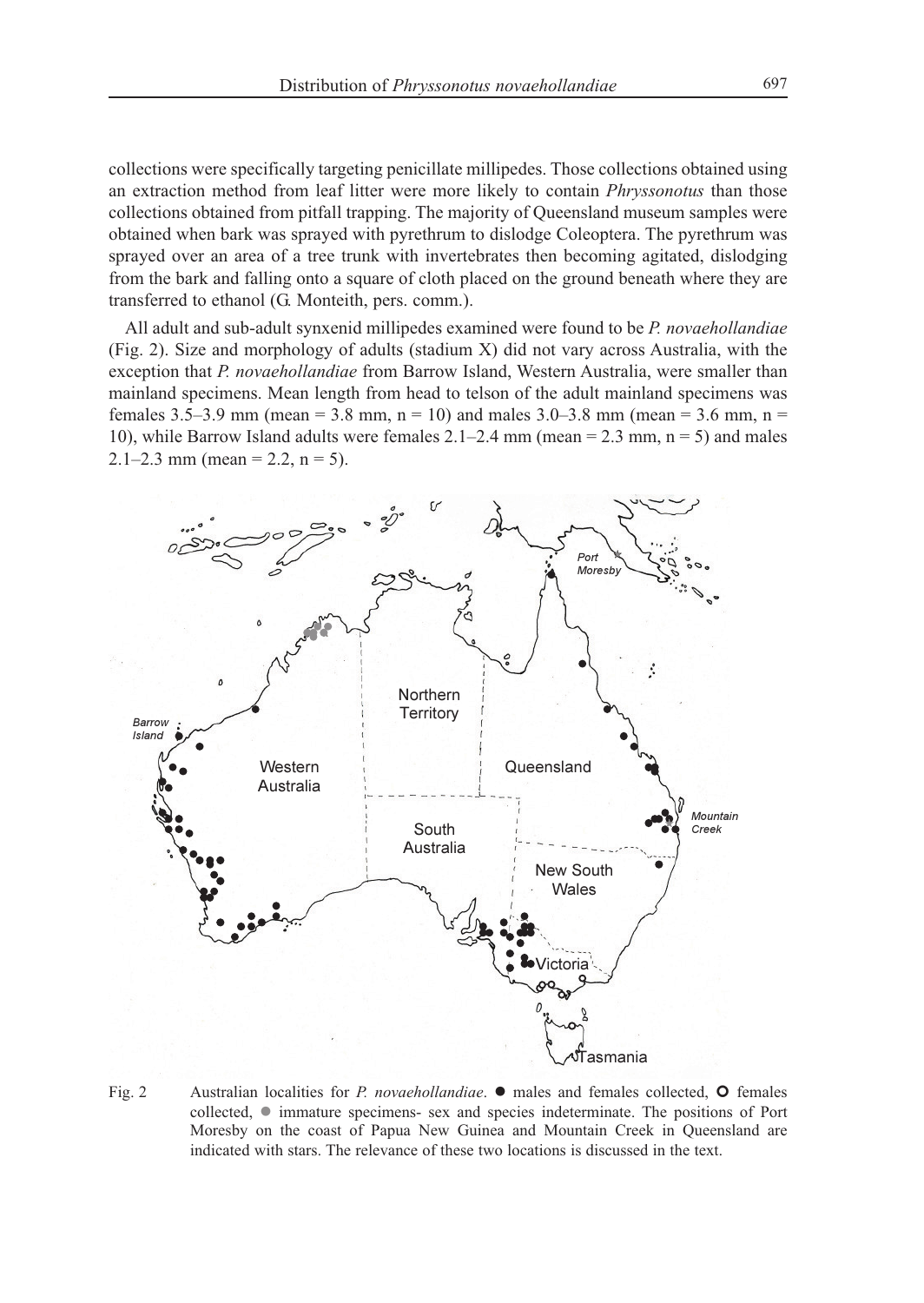Males were found in all populations except for those along the coast of southern Victoria and the one site in northern Tasmania indicating that *P. novaehollandiae* reproduces sexually across most of Australia. *Phryssonotus* specimens from the Mitchell Plateau in north Western Australia were too immature (stadia IV–V) to show the distinguishing features necessary to confirm species and sex.

Further work is needed to clarify the sex ratio but indications are that there may be an equal or slightly higher proportion of males to females in populations containing males. For example 23 males and 20 females were collected using sieves at Deep Lead, Victoria (February–June 2006). Previously 5 males and 3 females were collected in pitfall traps by Museum Victoria at the same location (Nov.–Dec. 1995). It is not known if collecting method or time of year may affect the sex ratio.

Little can be concluded about habitat requirements from the limited information associated with the collections examined. *P. novaehollandiae* was most commonly found in collections from leaf litter, especially litter at the base of *Eucalyptus* trees. Habitats where *P. novaehollandiae* was found included rain forest (rarely), closed and open eucalypt forests, eucalypt woodlands, woody heathlands and vegetated (but treeless) coastal dunes. In fieldwork for this study we collected *Phryssonotus* from leaf litter and bark in well drained eucalypt woodlands, with occasional specimens from pockets of accumulated litter under shrubs on sand dunes.

#### **4. Discussion**

The presence of *P. novaehollandiae* throughout Australia is not unexpected as at least one other species in the genus has a wide distribution: *P. capensis* occurs in South Africa, Mozambique and Madagascar (Silvestri 1923, Marquet & Condé 1950, Hamer 1998). The records of *P. capensis* from Queensland and New Guinea (Condé & Nguyen Duy-Jacquemin 1984) however are questionable. Identification of these specimens was based on the limited species description by Silvestri (1923), and a re-analysis of the characteristics of the stadium IX specimen described in Condé & Nguyen Duy-Jacquemin (1984) indicates that they are identical to those for stadium IX *P. novaehollandiae* (Short & Huynh 2006). Given that we identified a number of specimens in the Australian National Insect Collection from the same Queensland locality (Mountain Creek) as *P. novaehollandiae* (refer Fig. 2), it appears unlikely that *P. capensis* occurs in Australia.

The Port Moresby specimen is an immature stadium VII male and the description in Condé & Nguyen Duy-Jacquemin (1984) is limited to the number of short frontal trichomes observed. This character alone is insufficient to separate *P. novaehollandiae* from *P. capensis* as the number of short frontal trichomes for stadium VII is the same in both species (Short & Huynh 2006). It should be noted that neither of the specimens described in Condé & Nguyen Duy-Jacquemin (1984) were re-examined for this study.

Dispersal of penicillates and the family Synxenidae in particular needs to be further investigated, as despite a global distribution, there are just seven extant species in two genera (Nguyen Duy-Jacquemin 2006). Is it possible that wind or birds disperse these tiny organisms? Birds' nests would be an obvious point of contact and penicillates from the family Polyxenidae have been found in birds' nests (Nguyen Duy & Condé 1966, Tajovsky et al. 2001). However to date there are no records of the occurrence of *Phryssonotus* species in nests.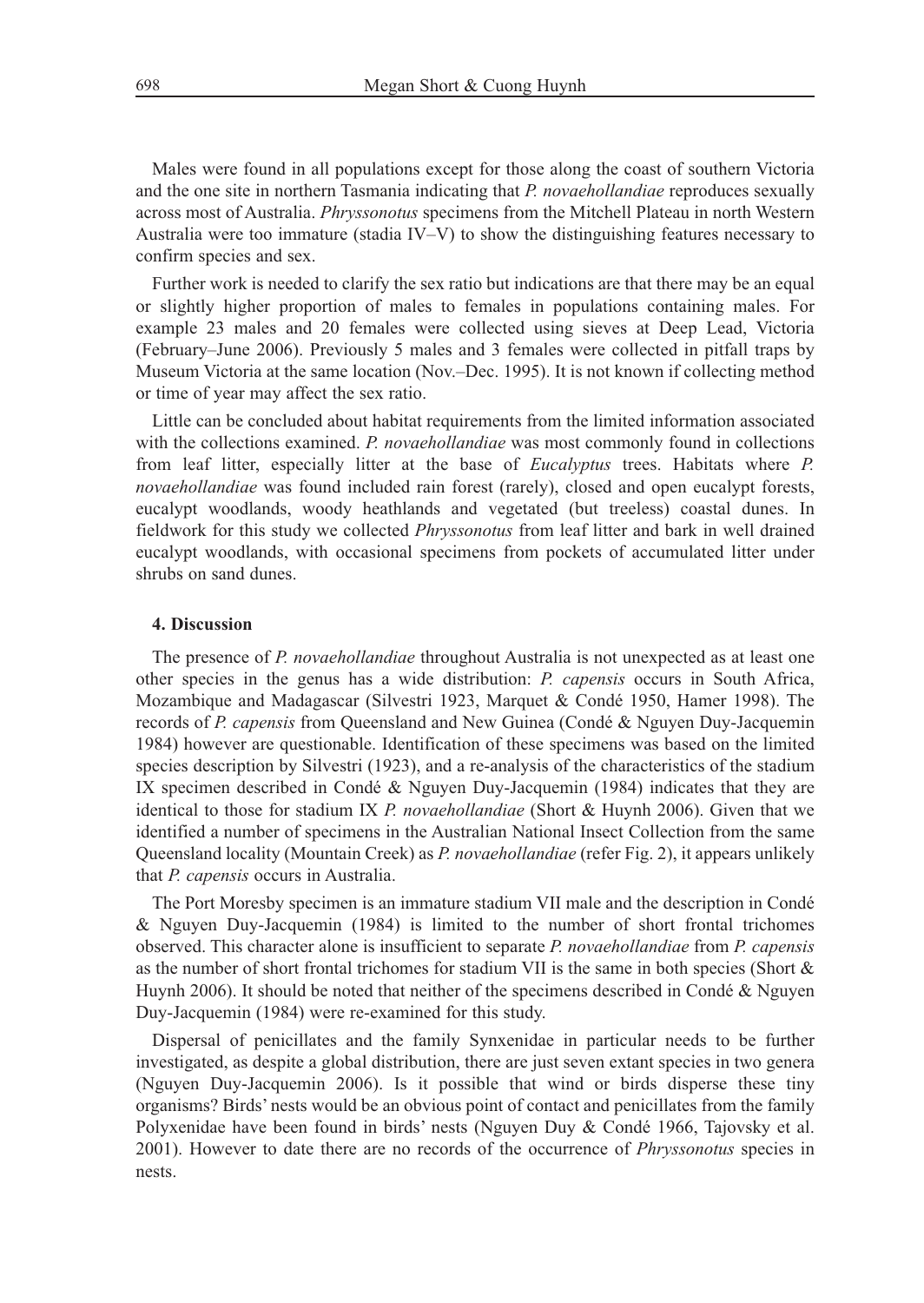Thelytokous parthenogenesis does not appear to be widespread in *Phryssonotus*, being limited to populations along the southern coast of Victoria and the one coastal site in northern Tasmania. One population at Point Addis, Victoria has been regularly sampled over five years and no males have been collected. Several millipede species are known to have both sexual and thelytokous populations, including another penicillate species *Polyxenus lagurus* Linnaeus, 1758 (Schömann 1956, Meidell 1970, Enghoff 1976a). *Phryssonotus* may be an example of geographic parthenogenesis as the thelytokous populations are the most southerly. The term geographic parthenogenesis is used to describe examples of thelytokous populations with a distribution that is geographically distinct to that of sexually reproducing populations of the same species (Haag & Ebert 2004). Thelytokous populations are found at higher latitudes (Haag & Ebert 2004), in marginal, xeric, stressful or disturbed environments (Haag & Ebert 2004), or in areas of more abiotic seasonality and lower biotic diversity (Hoy Jensen et al. 2002). Hoy Jensen et al. (2002) describe geographic parthenogenesis in the millipede *Nemasoma varicorne*, C. L. Koch, 1847, in which thelytokous populations are found on the fringe of the range of sexually reproducing populations. The authors suggest that this pattern may be due to the greater short term potential for thelytokes to disperse and rapidly build up in numbers. An alternative explanation is that of Enghoff (1976b) who found *N. varicorne* males less tolerant of desiccation that was more likely in marginal habitats for this species. However this does not appear to be a factor in *P. novaehollandiae* populations in Victoria as males are present in semi-arid inland habitats while absent in populations in wetter and cooler coastal habitats.

There are limitations to the data obtained and mapped for this study. No collections were available from central Australia and with the exception of some of the samples from Victoria, South Australia and Tasmania, collectors did not specifically target penicillate millipedes. It seems likely that *P. novaehollandiae* will be found in coastal habitats throughout Australia in future studies wherever there is well drained soil with leaf litter from native vegetation. Even now, however, *P. novaehollandiae* appears to be the most widespread native millipede species in Australia (Mesibov 2007–2009).

## **5. Acknowledgements**

We thank the curators of Museum Victoria, South Australian Museum, Western Australian Museum, Queensland Museum and the Australian National Insect Collection for access to their collections. We also acknowledge Parks Victoria for permitting collection of *Phryssonotus* millipedes from Deep Lead Flora and Fauna reserve, The Great Otway National Park and Wilsons Promontory National Park. Comments from R. Mesibov and an anonymous reviewer improved an earlier version of this paper.

#### **6. References**

- Condé, B. & M. Nguyen Duy-Jacquemin (1984): Diplopodes Pénicillates de Papouasie et de Bornéo. Revue Suisse de Zoologie **91**: 47–55.
- Enghoff, H. (1976a): Morphological comparison of bisexual and pathenogenetic *Polyxenus lagurus* (Linné, 1758) (Diplopoda, Polyxenidae) in Denmark and Southern Sweden, with notes on taxonomy, distribution and ecology. – Entomologiske Meddelelser **44**: 161–182.
- Enghoff, H. (1976b): Parthenogenesis and bisexuality in the millipede, *Nemasoma varicorne* C. L. Koch, 1847 (Diplopoda: Blaniulidae). Morphological, ecological and biogeographical aspects. – Videnskabelige meddelelser fra den Naturhistoriske forening i Kjöbenhavn **139**: 21–59.